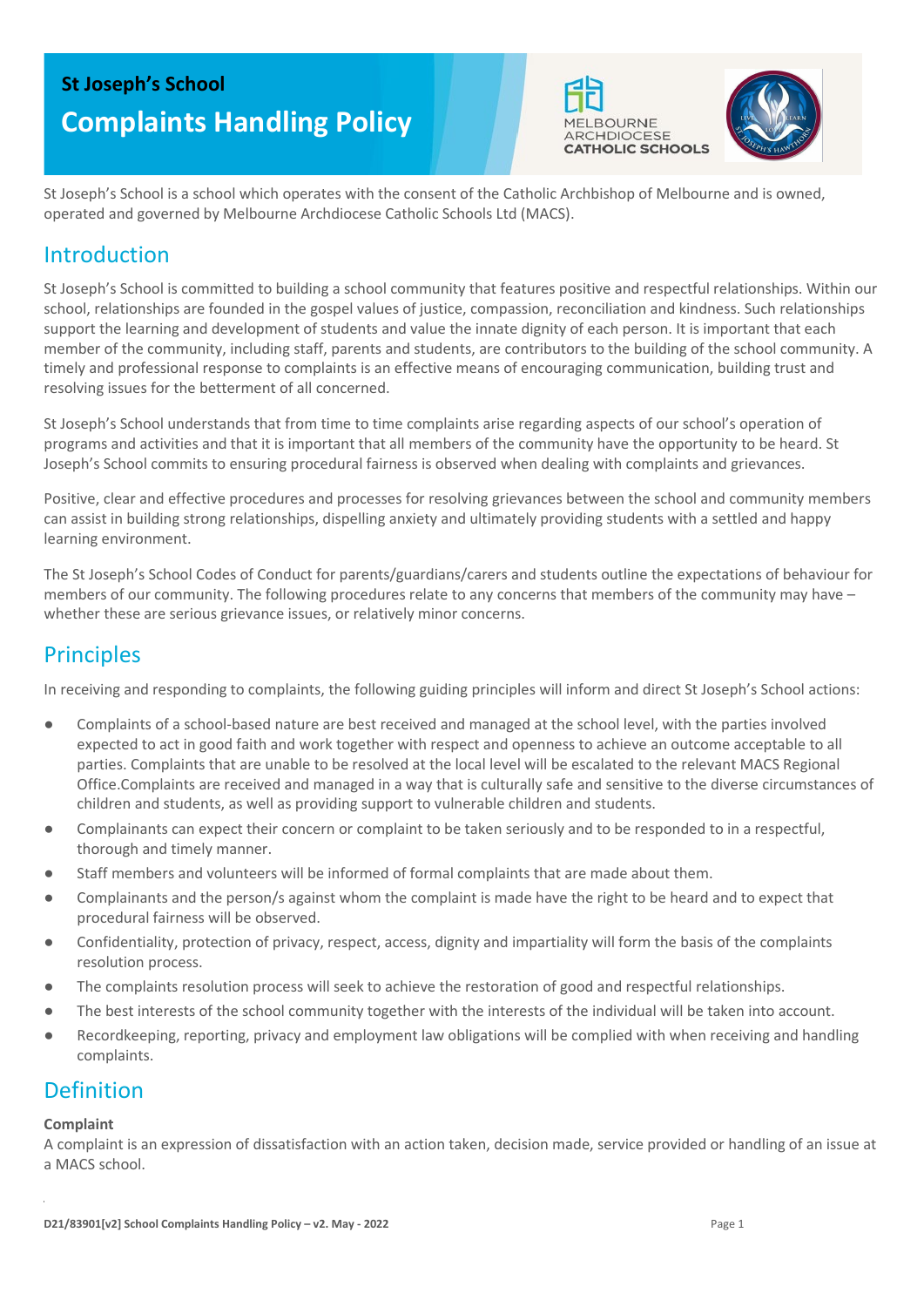# Providing Feedback to St Joseph's School

St Joseph's School has procedures and processes in place by which parents/guardians/carers and the broader school community can confidently raise concerns in the knowledge that they will be listened to and their concerns will be professionally managed in a timely, confidential and appropriate manner.

Relationships with the school community are important to us. We take complaints raised by parents/guardians/carers and the broader school community seriously. There are many avenues to provide feedback to school staff. These include:

- annual formal parent/guardian/carer survey
- formally scheduled parent/guardian/carer feedback forums
- meetings with the principal or other staff members to express concerns
- School Advisory Council meetings

### Who to Contact to Make a Complaint

The nature of the complaint will determine who is the most appropriate person or body to manage the concerns raised. Complaints should be directed to the St Joseph's School principal in the first instance.

For complaints of a serious nature involving school staff, the following additional information is provided.

#### **Misconduct or serious misconduct**

All complaints of alleged misconduct or serious misconduct by a teacher, staff member or volunteers should be reported to the principal of St Joseph's School.

Complaints about teachers can also be reported to the Victorian Institute of Teaching (VIT) – the regulator in relation to the registration and investigation of serious misconduct (including conduct which is of a physical or emotional nature) of all teachers in the state of Victoria. If unsure whether the complaint constitutes serious misconduct by a teacher, contact the VIT on 1300 888 067 o[r vit@vit.vic.edu.au.](mailto:vit@vit.vic.edu.au)

In some cases, certain actions which involve physical or emotional misconduct, such as unlawful assault or threats to the person, may constitute a criminal offence. These types of offences should be reported to and investigated by the police. Initial consultation with the principal of St Joseph's School may help to determine the appropriate course of action in these circumstances.

#### **Child abuse (including sexual offences)**

Child abuse includes any instances of physical or sexual abuse (including grooming), emotional or psychological harm, serious or significant neglect and family violence involving a child.

Complaints of alleged child abuse (including sexual offences) of children or school students should be reported to the principal of St Joseph's School.

There are legal obligations on all adults to report child abuse to police once a reasonable belief is formed that a sexual offence may have been committed against a child.

Failure to disclose a sexual offence against a child is a criminal offence under section 327 of the *Crimes Act 1958* (Vic.) (Crimes Act) and applies to all adults (18 years of age and over) in Victoria.

Communication with children under 16 years of age by teachers, staff or any other person to prepare or groom a child for future sexual activity is a criminal offence under section 49M(1) of the Crimes Act and must be reported to the police. The offence of grooming applies to any person aged 18 years or over and does not apply to communication between people who are both under 18 years of age.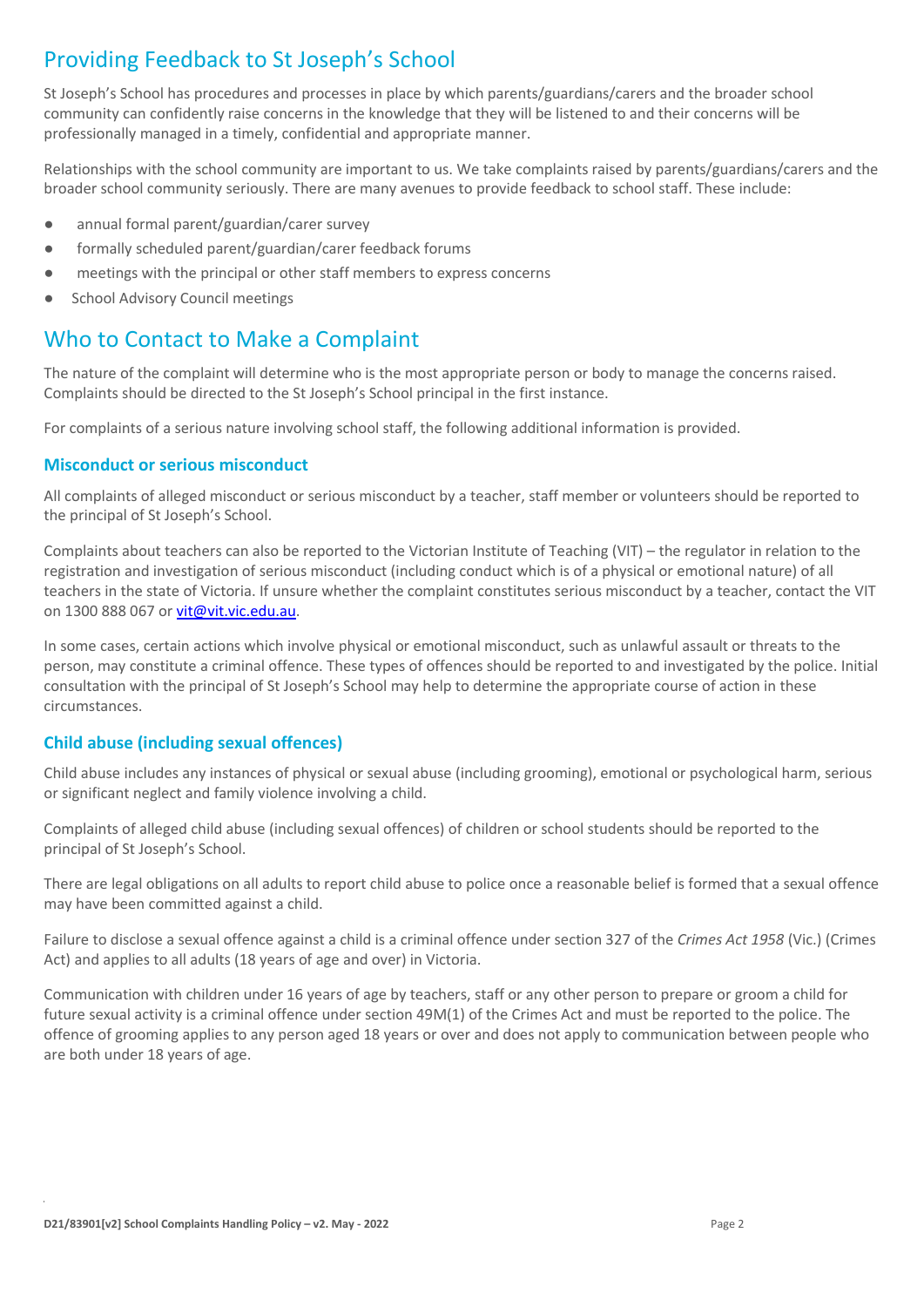#### **Complaints against the principal of St Joseph's School**

In the case of a complaint involving the principal of St Joseph's School, the appropriate MACS Regional General Manager should be informed immediately.

MACS Regional Offices are located in the north, south, east and west of metropolitan Melbourne. Contact details are listed at the end of this policy.

#### **Complaints against the clergy or other persons involved in religious ministry**

If the complaint relates to the clergy or other persons involved in religious ministry with St Joseph's School, the complainant should contact and seek advice from the Professional Standards unit of the Vicar General's Office in the Archdiocese of Melbourne, 383 Albert Street, East Melbourne. Visi[t www.melbournecatholic.org](http://www.melbournecatholic.org/) or contact 03 9926 5677. If the person is a member of a religious order, the complainant should also contact the provincial head or professional standards office of that congregation or religious order.

#### **Anonymous complaints**

St Joseph's School endeavours to address and respond to all complaints. In some situations, we may not be able to fully address complaints that are made anonymously or without sufficient detail being provided to enable an inquiry or resolution of the matter. To ensure procedural fairness, respondents have a right to know the particulars of the allegations being made against them and be given an opportunity to respond to them. Where possible, complainants are encouraged to give their names and to be reassured that we will deal with complaints professionally and in accordance with procedural fairness and confidentiality. If the complainant wishes to remain anonymous, it is at the principal's discretion what, if any, action will be taken. Anonymous complaints will be recorded in the same manner that all other complaints are recorded.

#### **Complaints in relation to Information Sharing Schemes**

St Joseph's School is a prescribed Information Sharing Entity (ISE) that may share information under the Child Information Sharing Scheme (CISS) and the Family Violence Information Sharing Scheme (FVISS).

The school, as an ISE, may receive complaints from individuals in relation to its conduct as an ISE under the CISS or FVISS. It may also receive a complaint from another ISE.

The following information is recorded where a complaint is received under the CISS or FVISS:

- the date the complaint was made and received
- the nature of the complaint
- the action taken to resolve the complaint
- the action taken to lessen or prevent the issue from recurring
- the time taken to resolve the complaint
- further action taken if the complaint was not resolved.

#### **Complaints relating to reportable conduct**

Legal obligations are imposed on the MACS Head of Entity to report to the Commission for Child and Young People (CCYP), and investigate allegations of reportable conduct, where those allegations are based on a person's reasonable belief that reportable conduct or misconduct involving reportable conduct has occurred. Reportable conduct includes the following:

- sexual offences against, with or in the presence of a child
- sexual misconduct against, with or in the presence of a child
- physical violence against, with or in the presence of a child
- behaviour that causes significant psychological or emotional harm
- significant neglect.

Complaints relating to a reportable conduct allegation which meets the requisite threshold and which involves a MACS employee (which amongst others, can include a teacher, principal, volunteer or contractor) must be reported.

Complaints of reportable conduct in relation to an employee (other than a principal) at a MACS primary school or MACS secondary college should be reported to the principal of the school. Complaints of reportable conduct involving a principal at a MACS primary school or MACS secondary college should be reported to the MACS Regional General Manager.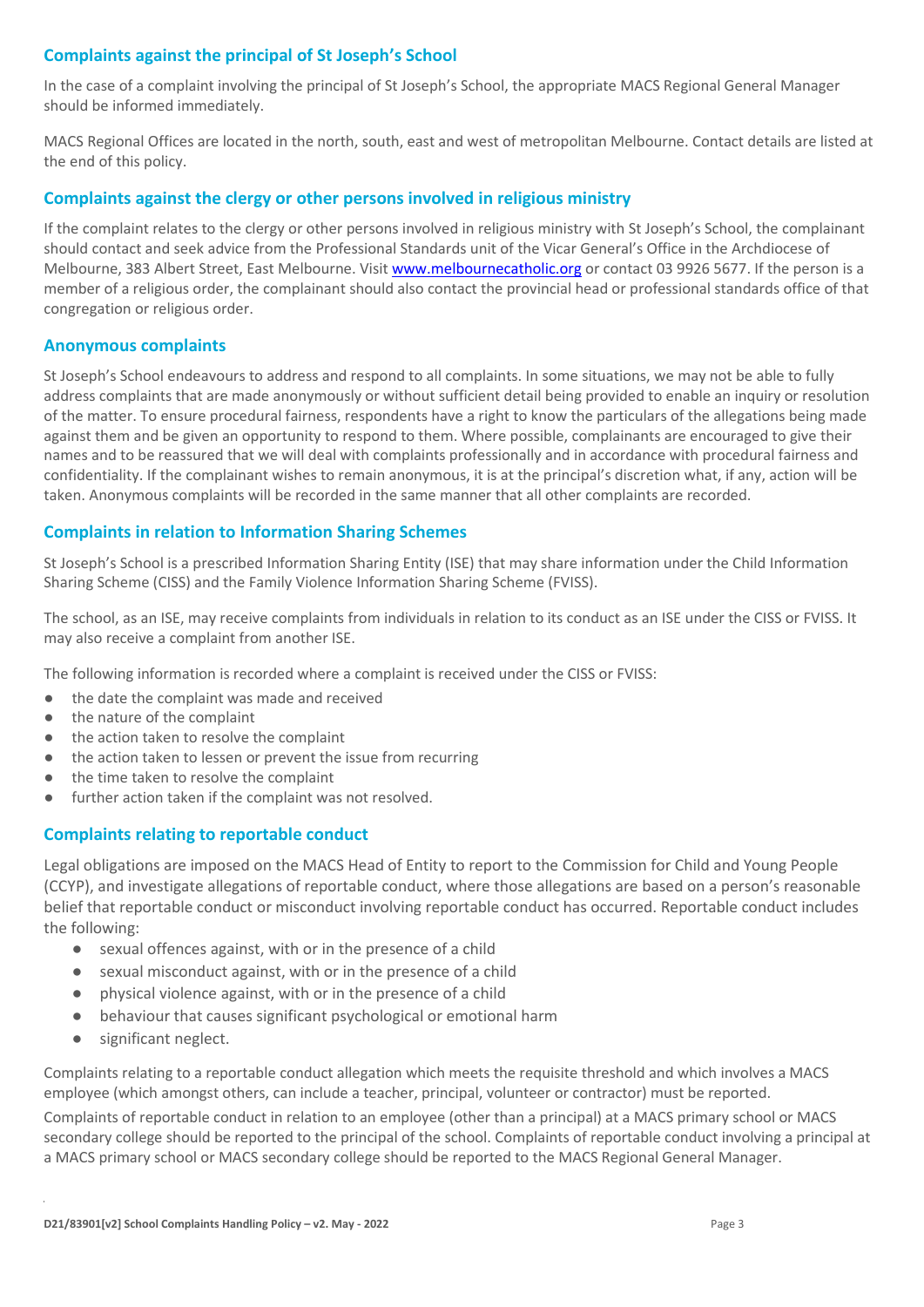Further information can be found in the [School's Reportable Conduct Policy.](https://docs.google.com/document/d/1kZfdpUg3g1btXIgPtBXamQIXHV4SXX9n/edit#heading=h.gjdgxs)

### Procedures for Complaints about Issues at St Joseph's School

St Joseph's School has developed and maintains a fair, effective and efficient complaints-handling procedure so that complaints about events or decisions at St Joseph's School can be addressed. The following steps can guide the procedure in making a complaint about issues arising at St Joseph's School.

#### **Clarify the issue**

- Be clear about the topic or issue to be discussed.
- Be mindful of the need to ascertain all the facts relating to the circumstances of the topic or issue.
- Think about what would be an acceptable outcome.
- Check and observe the St Joseph's School complaints handling policy.

#### **Making the complaint**

- Write an appropriate note or email to the relevant person (e.g. classroom teacher) outlining your concerns.
- Make an appointment to speak via phone or in person with the relevant person/s.
- Consider speaking with the St Joseph's School student wellbeing leader, if appropriate.
- Arrange meeting times or phone calls through the St Joseph's School office.
- Ensure the relevant person/s is given a reasonable amount of time to take the steps required to resolve or address the concerns.

#### **Contact the principal or deputy principal**

- If the issue remains unresolved after discussion with the relevant person/s at the school, request an appointment, through the St Joseph's School office, to discuss the concern with the principal or deputy principal.
- The principal may be represented by another senior staff member. If the relevant staff member is going to be present at the meeting, the meeting time is more likely to occur outside classroom hours.

# Expectations of and Information for Parents/Guardians/Carers

In making a complaint, St Joseph's School requests and expects that the complainant will:

- raise the concern or complaint as soon as possible after the issue has arisen
- communicate and respond in ways that are constructive, fair and respectful
- provide complete and factual information about the concern or complaint
- observe confidentiality and a respect for sensitive issues
- act in good faith to achieve an outcome acceptable to all parties
- have realistic and reasonable expectations about possible outcomes/remedies.

If your concern/complaint relates to your treatment or your child's treatment by another student, students or family member while at St Joseph's School, we expect that you will refer your complaint directly to the school, via your child's class teacher, deputy principal or principal. Under no circumstances should you approach another student in the care of the school to discuss the issue or chastise them. Direct contact with parents to resolve the matter is also discouraged if the complaint pertains to issues or incidents that have arisen at the school.

Parents/guardians/carers making complaints are to be respectful, confidential and courteous. Parents/guardians/carers who are unreasonable, threatening or discourteous can expect their discussions with the principal to be terminated until such time as an alternative discussion time is arranged by the school.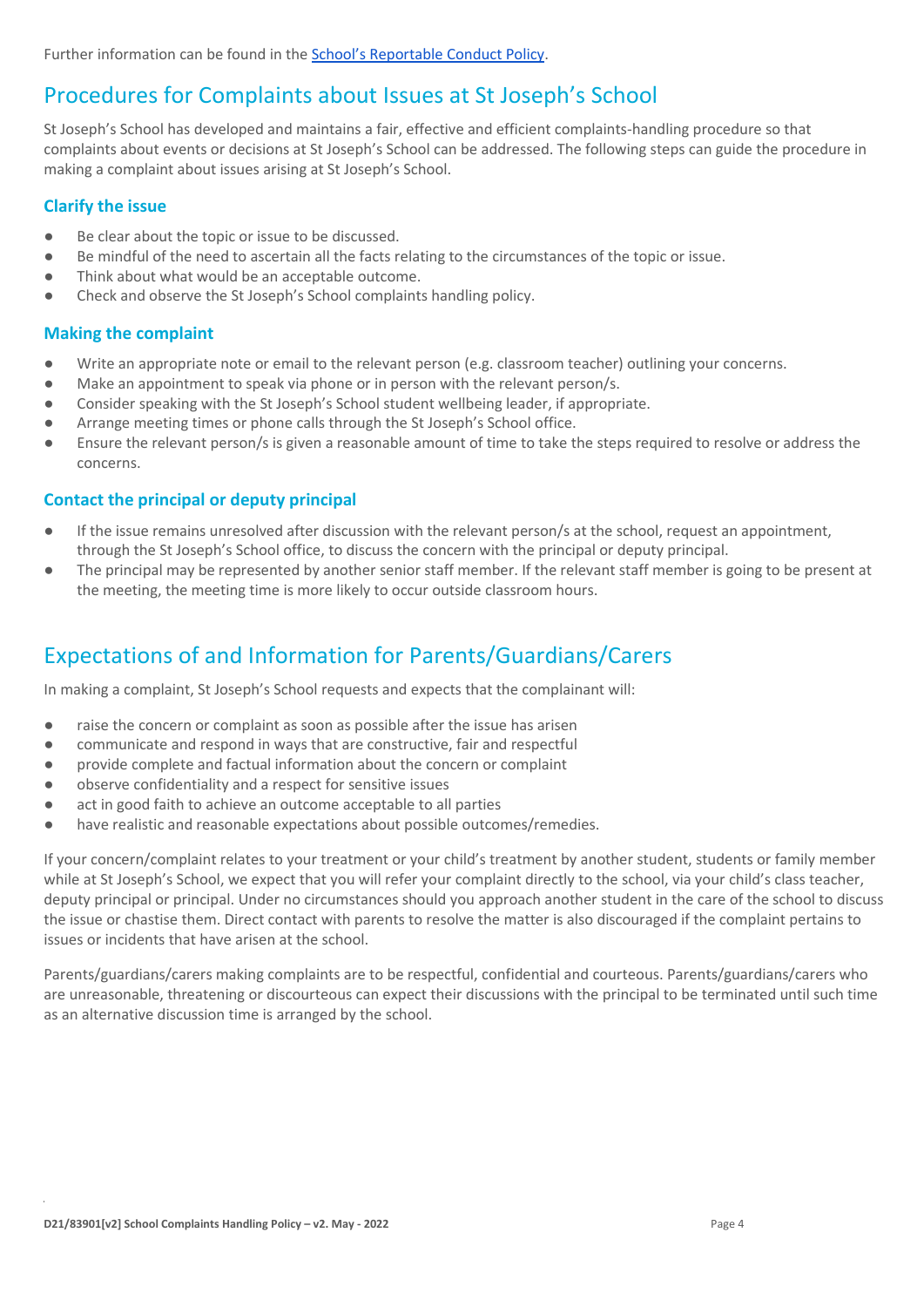## Process for Dealing with Complaints

The school will record the details of all complaints including the name and contact details of the persons making the complaint. The school will then refer the complaint to the most appropriate person to undertake an inquiry. There will be many occasions that this will be someone other than the principal. The staff member conducting the inquiry may conduct a preliminary inquiry or communicate with the parent to discuss the matter further.

If the scope of the inquiry is beyond the capacity or jurisdiction of the school, the matter will be referred to the MACS Regional General Manager and the parent/guardian/carer will be informed of the referral.

Parents/guardians/carers discussing complaints with the principal may be accompanied by a support person. The support person can be a family member, a friend or a professional with knowledge of the student. Any person acting in a professional capacity on behalf of the parents/guardians/carers must provide their occupational details and full name prior to the meeting being held. It is at the principal's discretion if an external professional is a participating member of any school meeting. The support person may encourage and facilitate sharing of parent/guardian/carer knowledge, perception and issues. The support person should support a positive working relationship between all parties. The support person does not speak on behalf of parents/guardians/carers when discussing complaints with the principal.

Any inquiry conducted by the school will be done so in a timely, efficient and confidential manner, ensuring the fair principles on natural justice are applied for all. Parents/guardians/carers will be provided with an anticipated timeframe for a resolution. The staff member conducting the inquiry will record the details of the inquiry.

Privacy laws may prohibit information being provided to the complainant of any specific action that has been taken in relation to individuals about whom the complaint has been raised.

The school will ensure that all records are maintained in accordance with its obligations under the [Public Record Office](https://prov.vic.gov.au/recordkeeping-government/standards-framework)  [Victoria Recordkeeping Standards.](https://prov.vic.gov.au/recordkeeping-government/standards-framework)

### Outcomes of Complaints

Outcomes of complaints and grievances can include the following:

- $\bullet$  an apology either verbal or written
- mediation with an internal or external mediator
- an official warning
- disciplinary action
- a behavioural contract (in the case of a student)
- pastoral or spiritual care
- an understanding that the behaviour will not be repeated
- a change in policy or procedure.

# Complaint Escalation

If the matter cannot be resolved at the school level, or if the complaint is about the principal of St Joseph's School, complainants may contact the relevant MACS Regional Office. Alternatively, parents/guardians/carers may lodge a complaint online at [www.macs.vic.edu.au/Contact-Us/Complaints.aspx.](http://www.macs.vic.edu.au/Contact-Us/Complaints.aspx)

When a complaint is serious or the complaint is not resolved after the involvement of the MACS Regional General Manager, it may be referred to the MACS Executive Director for review.

If the complaint is unable to be resolved to the satisfaction of the complainant, but the matter is however finalised, the complainant has the right to seek alternative independent or other advice, or contact other entities such as the Victorian Equal Opportunity and Human Rights Commission, or the Victorian Civil and Administrative Tribunal. Complaints related to the minimum standards for school registration can be referred to the Victorian Registration and Qualifications Authority (VRQA).

### Withdrawal of a Complaint

A complaint can be withdrawn at any stage during the complaint management procedures. A complaint should be retracted in writing by the complainant and addressed to the principal of St Joseph's School or the relevant MACS Regional Manager.